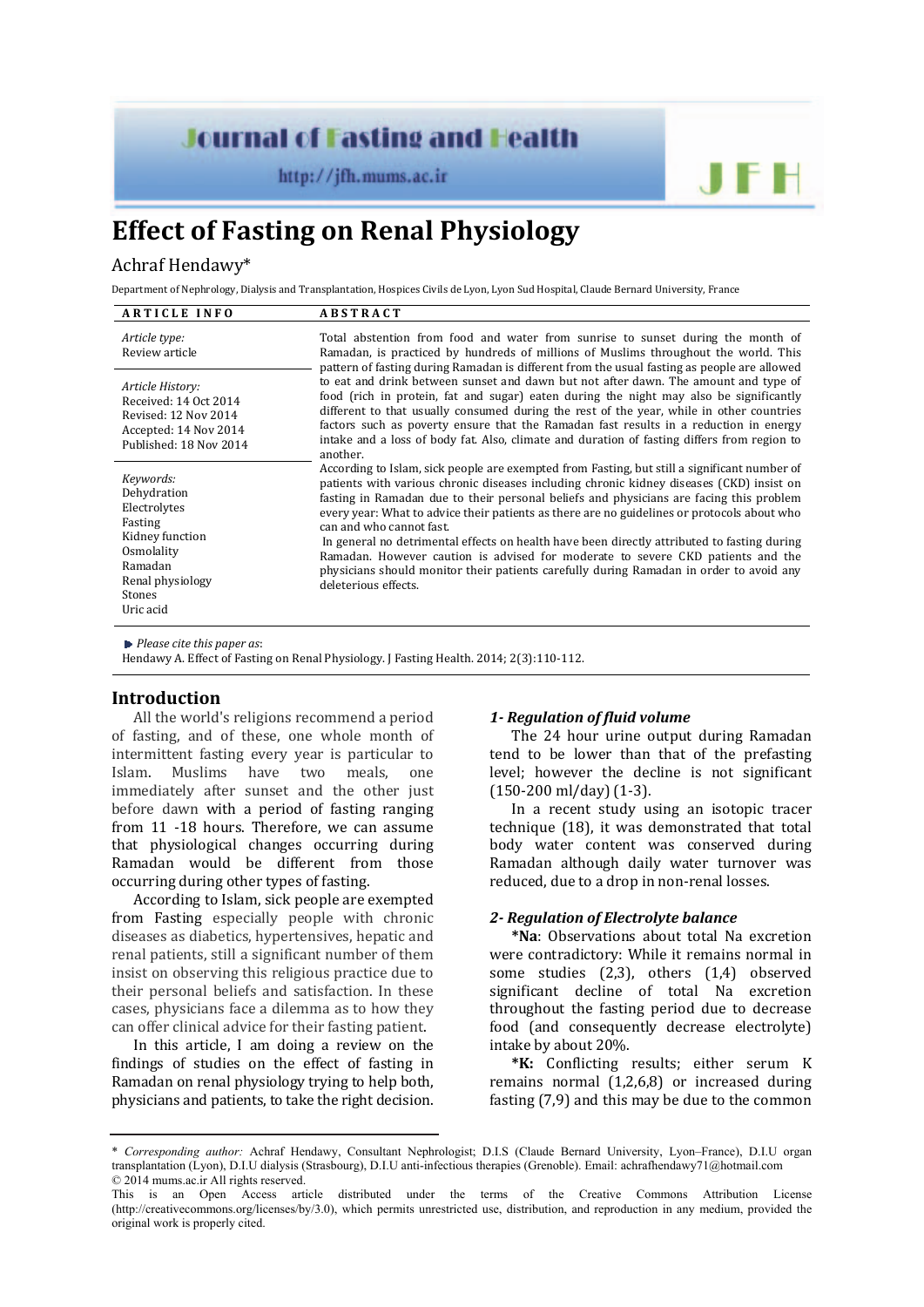practice of drinking large volumes of fruit juices, eating dates and dried fruits as well as reduced potassium excretion (1).

**\*** Miladipour et al (3) showed that total excretion of **calcium**, **phosphate**, and **magnesium** during fasting were significantly lower than those of the non-fasting. No changes in serum calcium or phosphorus were detected (2, 16, 17).

# *3‐Excretion of metabolites*

**\*Uric acid:** Slight increase in serum uric a. (2,8,9). In 2 studies done on renal grafted patients with stable kidney function, there was no significant change in serum uric acid during fasting (6,7).

Uric acid supersaturation increased during fasting period in both healthy individuals and stone formers (3,26) but 24 hours uric a. excretion was not significantly different from non fasting peoples.

**\*Urea:** Usually increases : While this increase was non significant in some of the studies (6,7), others found significant increase up to 23% (10,15,19) due to dehydration, increase protein intake during Ramadan or increase protein catabolism, But serum Urea returns to the baseline by the end of Ramadan (10,12,14).

**\*Creatinine:** Only slight changes that are statistically non significant in most of the studies (2,5-7,9,13), in few studies (20,21) a significant increase in serum creatinine up to 12% was found.

These differences in na,k, uric acid, urea, and creatinine are most propably due to difference in type of diet, climate, activity level and duration of fasting.

#### *4‐Plasma and Urine Osmolality*

 Fasting did not affect the plasma osmolality (1,7), indicating that the subjects were probably not subjected to severe water deprivation due to the fact that food and water are available between sunset and sunrise. Urinary osmolality was higher during Ramadan than either before or after Ramadan (ranging from 849-1023 mosm/kg) indicating effective water conservation (23) both by maximum urinary concentration and a decreased obligatory urine output (1,19,24,25).

#### *5‐ Reabsorption of glucose and amino acids*

Protein and glucose were not detected in the urine (1,7) suggesting normal reabsorptive function during Ramadan.

# *6‐Acid‐base balance*

- CHEAH et al (1) showed a decline in total titratable acidity (partly due to the decreased urine phosphate excretion) and an absence of ketonuria suggesting that any adipose tissue breakdown that might have occurred must have been relatively slow(22).

-No changes in PH (2) or serum bicarbonate (6) were detected.

**7**- No evidence that changes in **blood pressure** or **Hb level** observed during fasting were attributed to the kidney.

#### **Conclusion**

In general no detrimental effects on health have been directly attributed to fasting during Ramadan. There are no guidelines about who can and who cannot fast,also the results about effects of Fasting on renal physiology are contradictory and this is most probably due to changes in type of food, climate, duration of fasting and activity level in Ramadan.

Individualization of the advice given to the patients about Ramadan fasting is an important thing and caution is advised for moderate to severe CKD patients and the physicians should monitor their patients carefully during Ramadan in order to avoid any deleterious effects.

# **Refrences**

- 1. Cheah SH, Ch'ng SL, Husain R, Duncan MT. Effects of fasting during Ramadan on urinary excretion in Malaysian Muslims. Br J Nutr. 1990; 63(2):329-37.
- 2. Azizi F. Research in Islamic fasting and health. Ann Saudi Med. 2002; 22(3-4):186-91.
- 3. Miladipour AH, Shakhssalim N, Parvin M, Azadvari M. Effect of Ramadan fasting on urinary risk factors for calculus formation. Iran J Kidney Dis. 2012; 6(1):33-8.
- 4. Husain R, Duncan MT, Cheah SH, Ch'ng SL. Effects of fasting in Ramadan on tropical Asiatic Moslems. Br J Nutr. 1987; 58(1):41-8.
- 5. Leiper JB, Molla AM, Molla AM. Effects on health of fluid restriction during fasting in Ramadan. Eur J Clin Nutr. 2003; 57 Suppl 2:S30-8.
- 6. Boobes Y, Bernieh B, Al Hakim MR. Fasting Ramadan in kidney transplant patients is safe. Saudi J Kidney Dis Transpl. 2009; 20(2):198-200.